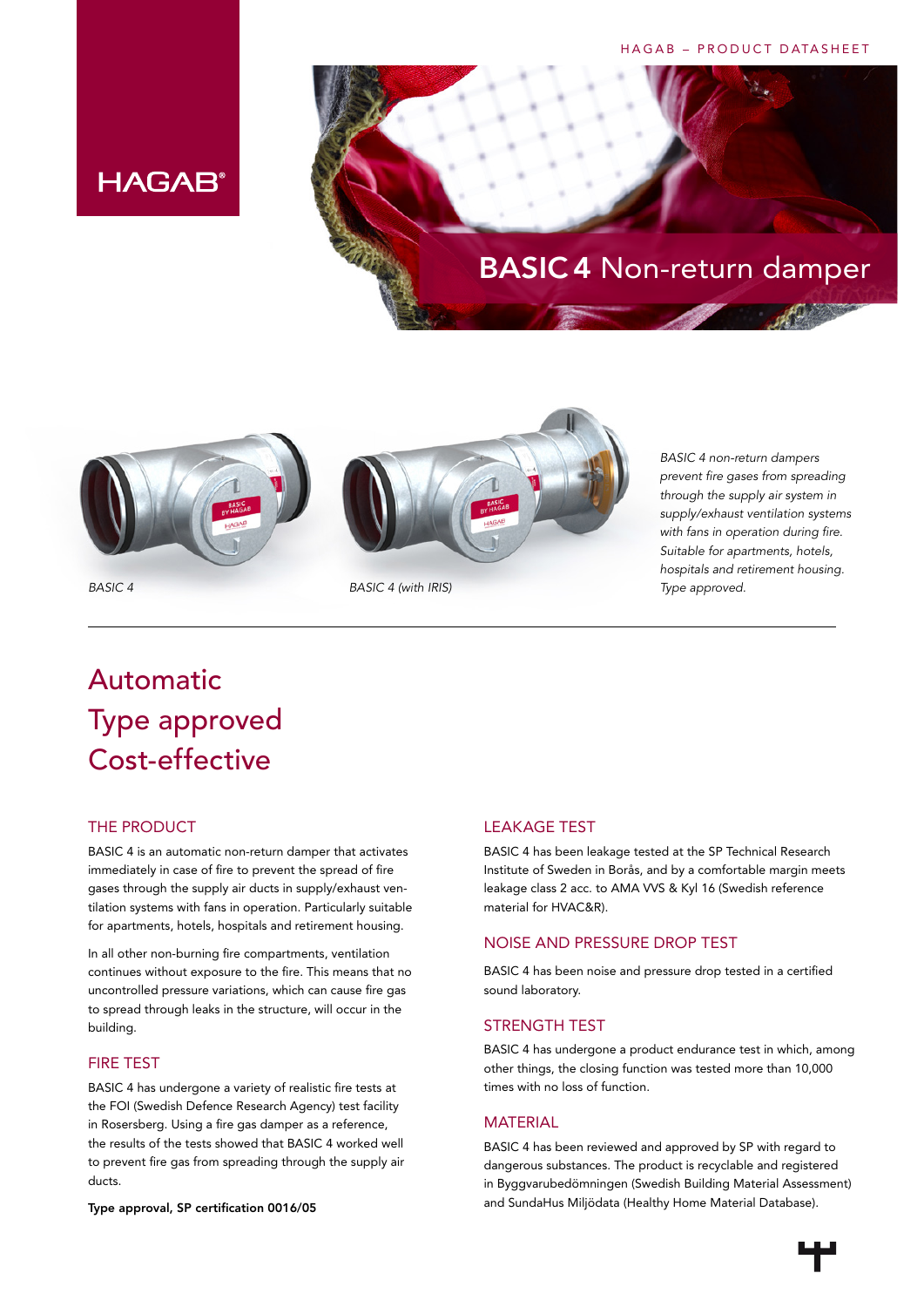

### SIZING

SIZE 100-315



*BASIC 4.*



*BASIC 4 (with IRIS).*



Leakage: *When exposed to fire, BASIC 4 meets leakage class 2 acc. to AMA VVS & Kyl 16. The product meets leakage class C for the environment.*

# BASIC 4 Non-return damper

### EXAMPLE DESCRIPTION

QJC.12 (acc. to AMA VVS & Kyl 16) Non-return damper, HAGAB type BASIC 4 in size 160.

### **SPECIFICATION**

| Example                                                                  | <b>BASIC-4-160-1</b> |  |  |  |  |
|--------------------------------------------------------------------------|----------------------|--|--|--|--|
| Non-return damper                                                        | BASIC-a-bbb-c        |  |  |  |  |
| Design $(a)$ –                                                           |                      |  |  |  |  |
| $a = 4$ Compact design (size 100 - 315)                                  |                      |  |  |  |  |
| Size $\varnothing$ mm (bbb) —<br>$bbb = See dimension table (100 - 315)$ |                      |  |  |  |  |
| Control damper (IRIS) (c) -                                              |                      |  |  |  |  |

- $c = 0$  Without control damper (supplied unless stated otherwise)
- $c = 1$  With fitted IRIS damper (applies when  $a = 4$ )

### NOISE DATA

Noise level in duct,  $L_{wok}$ , calculated acc. to  $L_{wok} = L_{p10A} + K_{ok}$ .  $L_{p10A}$  = noise level in a room with 4 dB attenuation. In K<sub>ok</sub> room attenuation and end reflection have been considered for each duct size.

### $K_{OK}$  OCTAVE BAND HZ

| Size | 63 | 125 | 250 | 500 | 1k       | 2k    | 4k    | 8k    |
|------|----|-----|-----|-----|----------|-------|-------|-------|
| 100  | 38 | 28  | 18  | 8   | 0        | -8    | $-10$ | $-10$ |
| 125  | 30 | 18  | 18  | 8   | $\Omega$ | $-12$ | $-17$ | $-16$ |
| 160  | 20 | 22  | 17  | 9   | $-1$     | -8    | $-13$ | $-13$ |
| 200  | 20 | 20  | 17  | 10  | $-1$     | $-10$ | $-15$ | $-11$ |
| 250  | 19 | 18  | 16  | 10  | $-1$     | -8    | $-15$ | $-10$ |
| 315  | 18 | 18  | 15  | 11  | $-1$     | -8    | $-17$ | $-10$ |

### SOUND ATTENUATION

Sound attenuation, AL dB, refers to a reduction of sound power level in the duct. ▼

#### AL DB OCTAVE BAND HZ

| Size | 63           | 125            | 250          | 500            | 1k             | 2k             | 4k             | 8k |
|------|--------------|----------------|--------------|----------------|----------------|----------------|----------------|----|
| 100  | 1            | $\overline{2}$ | 1            | $\overline{2}$ | 4              | 8              | 10             | 12 |
| 125  | 1            | $\overline{2}$ | 1            | 1              | 3              | 6              | $\overline{7}$ | 10 |
| 160  | 0            | 1              | $\mathbf{o}$ | 0              | $\overline{2}$ | 4              | 5              | 7  |
| 200  | $\mathbf 0$  | $\mathbf 0$    | $\mathbf 0$  | $\mathbf 0$    | 1              | $\overline{2}$ | 4              | 5  |
| 250  | $\mathbf{o}$ | 0              | $\mathbf 0$  | $\mathbf 0$    | 1              | 1              | 3              | 3  |
| 315  | $\mathbf 0$  | $\mathbf 0$    | $\mathbf{o}$ | $\mathbf 0$    | 1              | 1              | $\overline{2}$ | 3  |